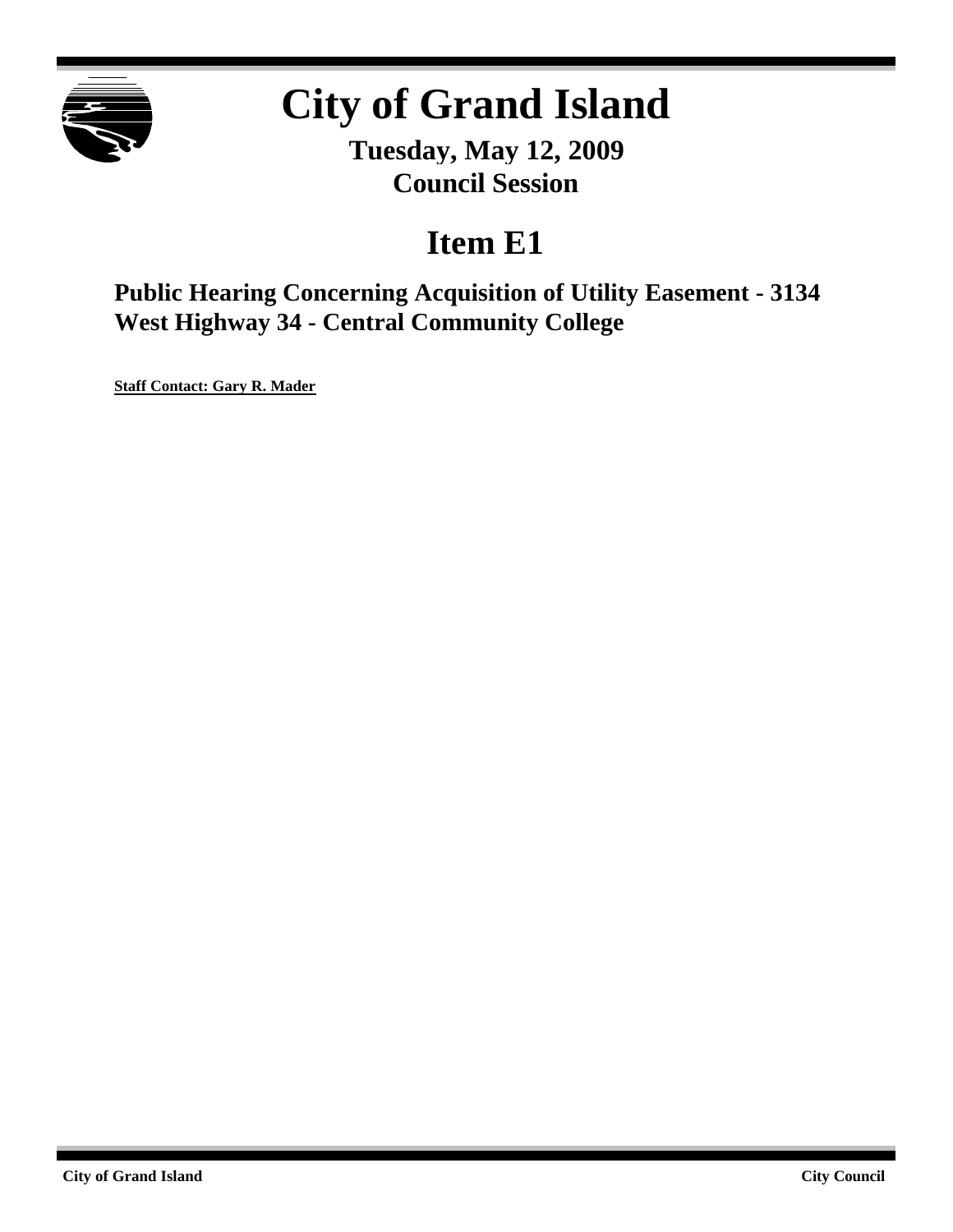# **Council Agenda Memo**

| From:                          | Robert H. Smith, Asst. Utilities Director                                                        |
|--------------------------------|--------------------------------------------------------------------------------------------------|
| <b>Meeting:</b>                | May 12, 2009                                                                                     |
| Subject:                       | Acquisition of Utility Easement $-$ 3134 West Highway 34 $-$<br><b>Central Community College</b> |
| <b>Item <math>\#</math>'s:</b> | $E-1 & 0.6 - 5$                                                                                  |
| $Presenter(s):$                | Gary R. Mader, Utilities Director                                                                |

#### **Background**

Nebraska State Law requires that acquisition of property must be approved by City Council. The Utilities Department needs to acquire an easement relative to the property of Central Community College located along the west side of Wortman Drive at 3134 West Highway 34, in the City of Grand Island, Hall County, in order to have access to install, upgrade, maintain, and repair power appurtenances, including lines and transformers.

#### **Discussion**

This easement will be used to place conduit, primary electrical cable and a pad-mounted transformer to provide electrical service to the new addition of Central Community College.

### **Alternatives**

It appears that the Council has the following alternatives concerning the issue at hand. The Council may:

- 1. Make a motion to approve
- 2. Refer the issue to a Committee
- 3. Postpone the issue to future date
- 4. Take no action on the issue

## **Recommendation**

City Administration recommends that the Council approve the resolution for the acquisition of the easement for one dollar (\$1.00).

### **Sample Motion**

Motion to approve acquisition of the Utility Easement.